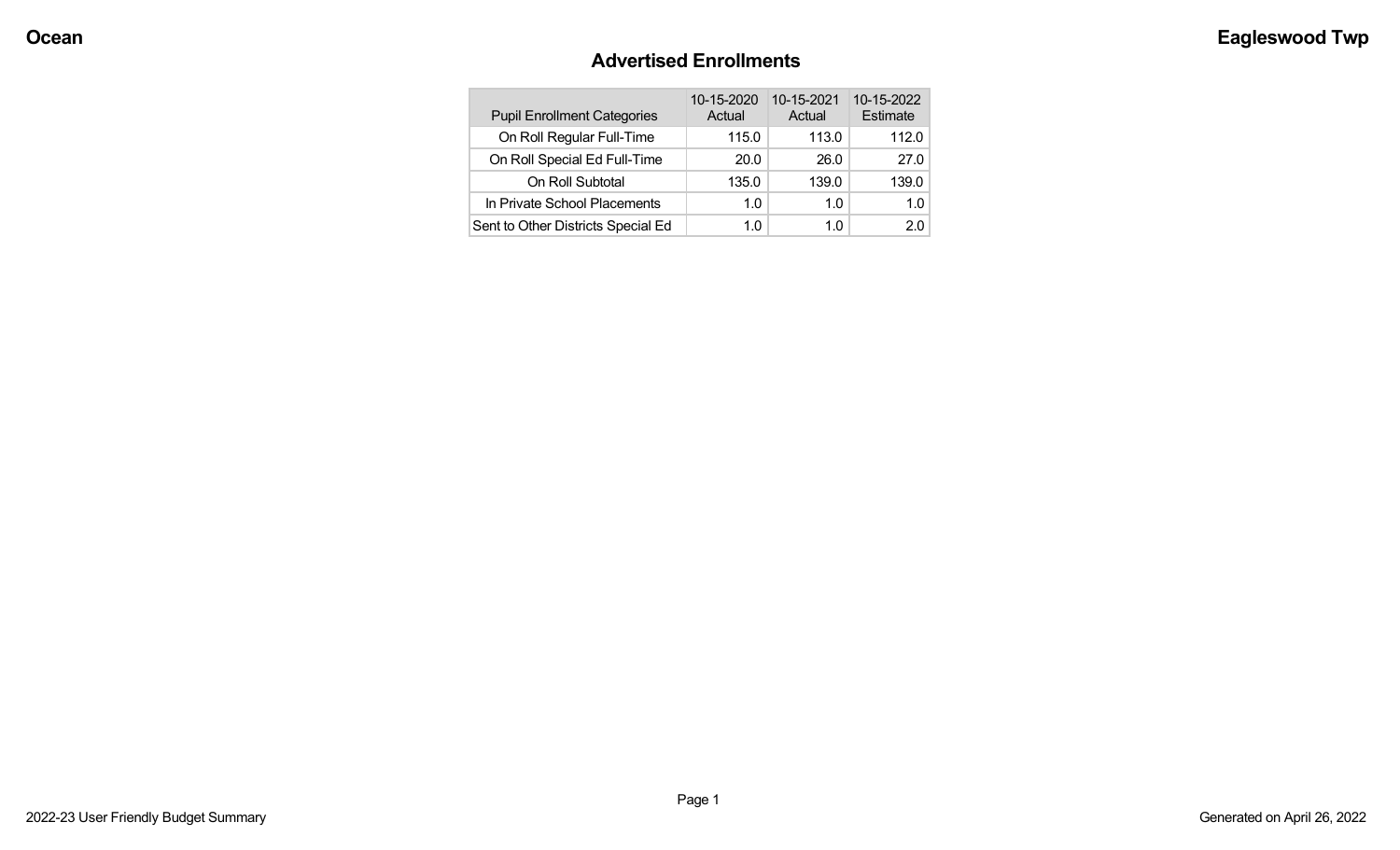### **Advertised Revenues**

| <b>Budget Category</b>                             | Description                                   | Account      | 2020-21<br>Actual | 2021-22<br>Revised  | 2022-23<br>Proposed |
|----------------------------------------------------|-----------------------------------------------|--------------|-------------------|---------------------|---------------------|
|                                                    | Local Tax Levy                                | 10-1210      | 2,427,234         | 2,501,851           | 2,526,430           |
|                                                    | <b>Unrestricted Miscellaneous Revenues</b>    | 10-1XXX      | 34,894            | 0                   | $\mathbf{0}$        |
| <b>General Fund Revenues from Local Sources</b>    | Interest Earned on Maintenance Reserve        | 10-1XXX      | 0                 | 175                 | 175                 |
|                                                    | Interest Earned on Capital Reserve Funds      | 10-1XXX      | 175               | $\mathbf 0$         | $\Omega$            |
|                                                    | <b>Total Revenues from Local Sources</b>      |              | 2,462,303         | 2,502,026 2,526,605 |                     |
|                                                    | <b>Categorical Transportation Aid</b>         | 10-3121      | 59,476            | 59,476              | 59,476              |
|                                                    | <b>Extraordinary Aid</b>                      | 10-3131      | 8,315             | $\mathbf{0}$        | $\Omega$            |
|                                                    | <b>Categorical Special Education Aid</b>      | 10-3132      | 91,218            | 91,218              | 91,218              |
| <b>General Fund Revenues from State Sources</b>    | <b>Equalization Aid</b>                       | 10-3176      | 380,790           | 349,957             | 387,583             |
|                                                    | <b>Categorical Security Aid</b>               | 10-3177      | 36,819            | 36,819              | 36,819              |
|                                                    | <b>Other State Aids</b>                       | 10-3XXX      | 870               | 0                   | $\mathbf{0}$        |
|                                                    | <b>Total Revenues from State Sources</b>      |              | 577,488           | 537,470             | 575,096             |
| <b>General Fund Revenues from Other Sources</b>    | <b>Budgeted Fund Balance-Operating Budget</b> | 10-303       | $\Omega$          | 237,212             | 274,197             |
|                                                    | Actual Revenues (Over)/Under Expenditures     |              | $-96,042$         | $\mathbf{0}$        | $\Omega$            |
| <b>General Fund Revenues</b>                       | <b>Total Operating Budget</b>                 |              | 2,943,749         | 3,276,708           | 3,375,898           |
|                                                    | <b>Student Activity Fund Revenue</b>          | 20-1760      | 6,453             | 2,010               | 2,150               |
| Special Revenue Fund Revenues from Local Sources   | <b>Total Revenues from Local Sources</b>      | 20-1XXX      | 6,453             | 2,010               | 2,150               |
| Special Revenue Fund Revenues from State Sources   | <b>Preschool Education Aid</b>                | 20-3218      | 44,532            | 17,612              | 38,460              |
|                                                    | <b>Total Revenues from State Sources</b>      |              | 44,532            | 17,612              | 38,460              |
|                                                    | Title I                                       | 20-4411-4416 | 26,811            | 18,776              | 23,589              |
|                                                    | Title II                                      | 20-4451-4455 | 4,487             | 2,969               | 3,842               |
|                                                    | Title IV                                      | 20-4471-4474 | 20,000            | 8,000               | 8,500               |
|                                                    | <b>Title VI</b>                               | 20-4417-4418 | 11,007            | $\mathbf{0}$        | $\mathbf{0}$        |
|                                                    | <b>ARP-IDEA Preschool</b>                     | 20-4409      | 3,230             | $\Omega$            | $\Omega$            |
| Special Revenue Fund Revenues from Federal Sources | IDEA Part B (Handicapped)                     | 20-4420-4429 | 42,271            | 35,930              | 39,510              |
|                                                    | <b>CARES Act Education Stabilization Fund</b> | 20-4530      | 26,210            | $\mathbf 0$         | $\mathbf{0}$        |
|                                                    | Coronavirus Relief Fund (CRF)                 | 20-4532      | 8,582             | $\Omega$            | $\mathbf{0}$        |
|                                                    | Other                                         | 20-4XXX      | $\Omega$          | 13,921              | $\Omega$            |
|                                                    | <b>Total Revenues from Federal Sources</b>    |              | 142,598           | 79,596              | 75,441              |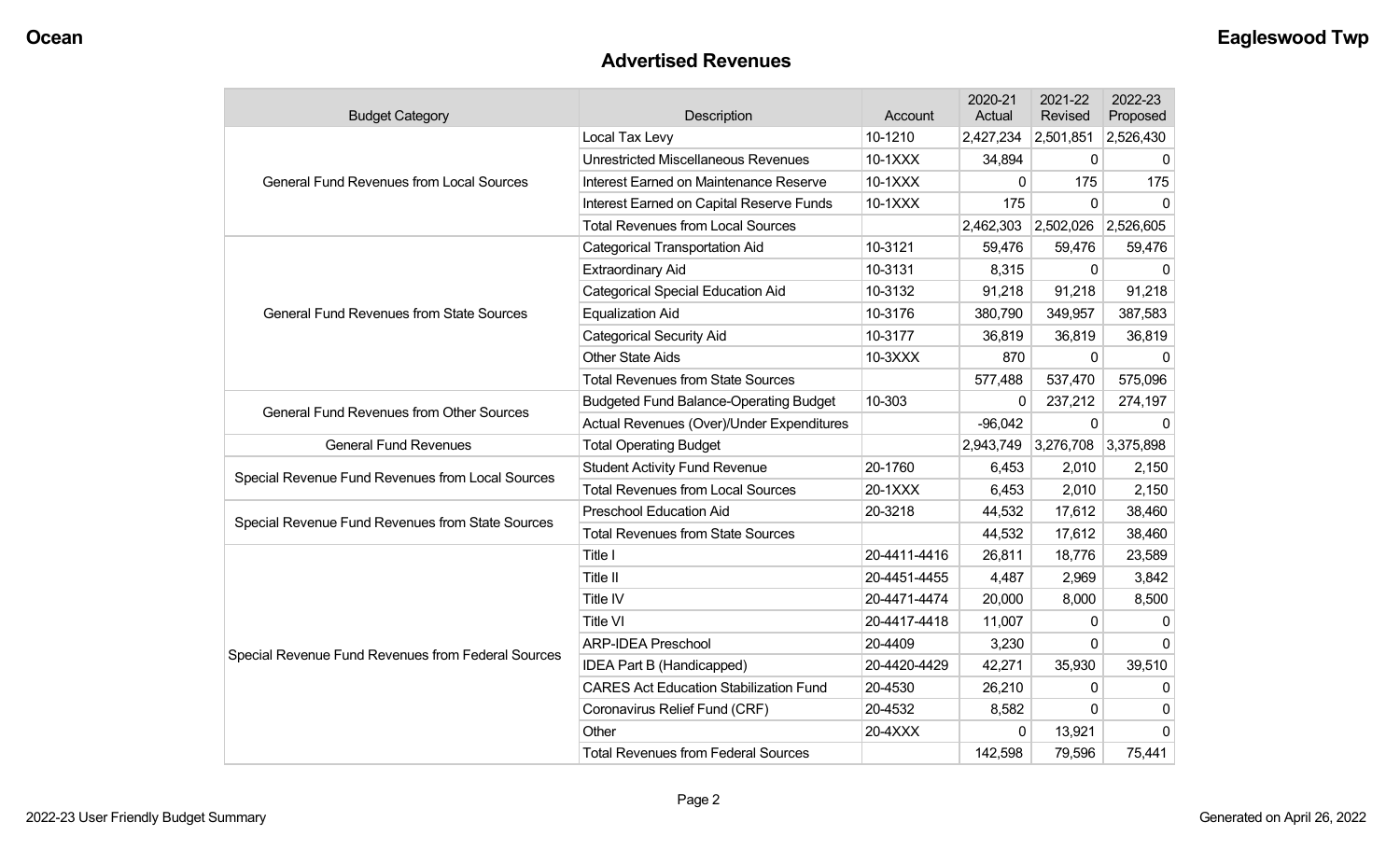#### **Advertised Revenues**

| <b>Budget Category</b>                         | <b>Description</b>                             | Account | 2020-21<br>Actual | 2021-22<br>Revised | 2022-23<br>Proposed |
|------------------------------------------------|------------------------------------------------|---------|-------------------|--------------------|---------------------|
| <b>Special Revenue Fund Revenues</b>           | <b>Total Grants and Entitlements</b>           |         | 193,093           | 98,366             | 116,312             |
| Debt Service Fund Transfer and Other Financing | <b>Transfers from Other Funds</b>              | 40-5200 | 30                |                    | 0                   |
| Debt Service Fund Revenues from Local Sources  | Local Tax Levy                                 | 40-1210 | 292,205           | 265,379            | 199,551             |
|                                                | <b>Total Revenues from Local Sources</b>       |         | 292,205           | 265,379            | 199,551             |
| Debt Service Fund Revenues from State Sources  | Debt Service Aid Type II                       | 40-3160 | 127,906           | 128,268            | 76,501              |
|                                                | <b>Budgeted Fund Balance</b>                   | 40-303  | 0                 | 32,572             | 29                  |
| Debt Service Fund Revenues from Other Sources  | <b>Total Local Repayment of Debt</b>           |         | 420,141           | 426,219            | 276,081             |
|                                                | Actual Revenues (Over)/Under Expenditures      |         | 5,641             |                    | $\Omega$            |
| Debt Service Fund Revenues                     | Total Repayment of Debt                        |         | 425,782           | 426,219            | 276,081             |
| All Fund Revenues                              | <b>Total Revenues/Sources</b>                  |         | 3,562,624         | 3,801,293          | 3,768,291           |
| Revenues Net of Transfers                      | <b>Total Revenues/Sources Net of Transfers</b> |         | 3,562,624         | 3,801,293          | 3,768,291           |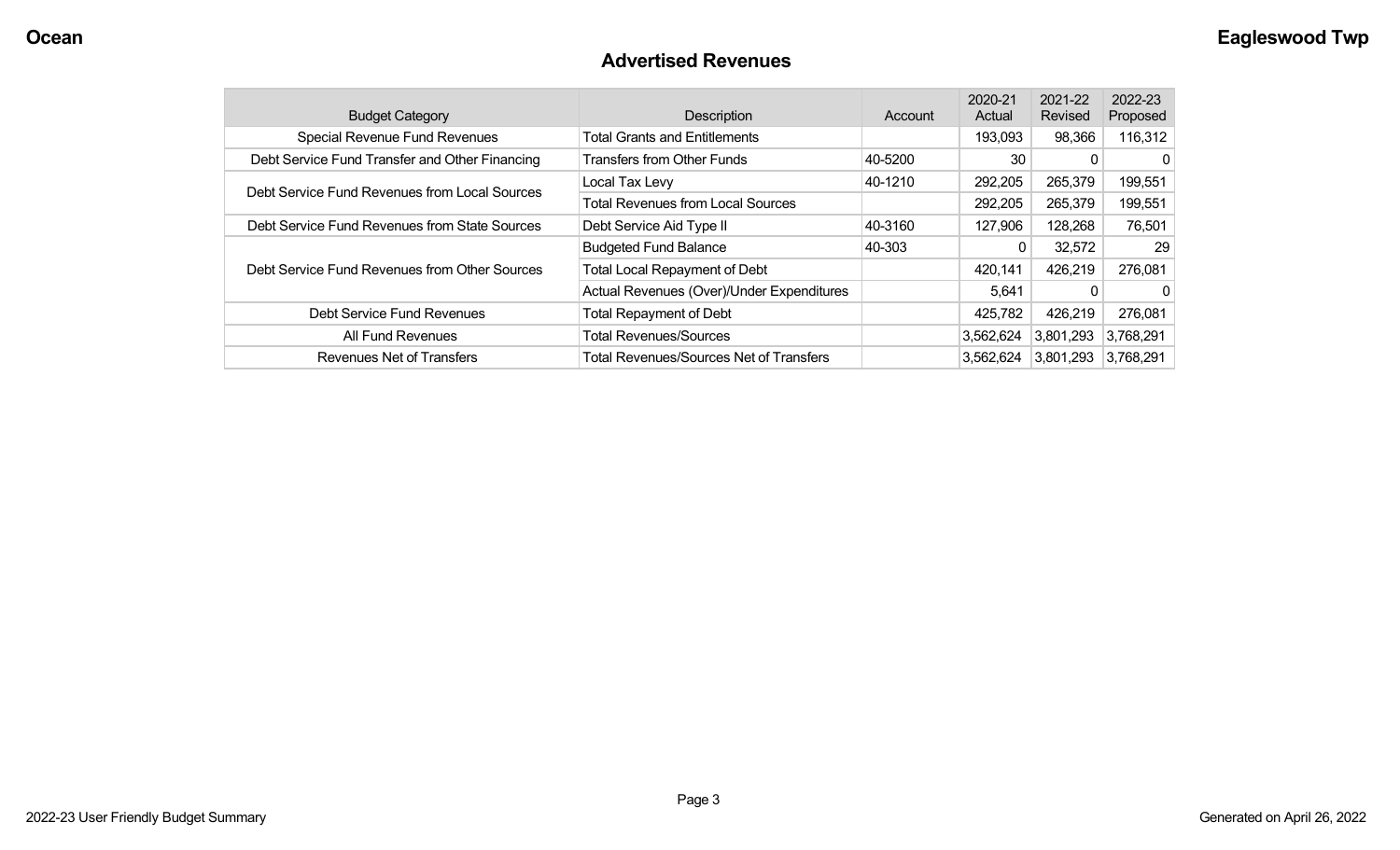# **Advertised Appropriations**

| <b>Budget Category</b>                                    | Description                                                                        | Account        | 2020-21<br>Actual | 2021-22<br>Revised  | 2022-23<br>Proposed |
|-----------------------------------------------------------|------------------------------------------------------------------------------------|----------------|-------------------|---------------------|---------------------|
|                                                           | Regular Programs-Instruction                                                       | 11-1XX-100-XXX | 884,117           | 891,571             | 881,877             |
| General Fund Current Expenses for Instruction             | <b>Special Education-Instruction</b>                                               | 11-2XX-100-XXX | 310,345           | 409,157             | 403,063             |
|                                                           | Basic Skills/Remedial-Instruction                                                  | 11-230-100-XXX | 213,441           | 158,877             | 18,734              |
|                                                           | Undistributed Expenditures-Instruction (Tuition)                                   | 11-000-100-XXX | 57,307            | 172,000             | 256,212             |
|                                                           | Undistributed Expenditures-Attendance and Social Work                              | 11-000-211-XXX | 110,139           | 116,601             | 94,627              |
|                                                           | Undistributed Expenditures-Health Services                                         | 11-000-213-XXX | 69,038            | 72,740              | 74,856              |
|                                                           | Undistributed Expenditures-Speech, OT, PT and Related Services                     | 11-000-216-XXX | 36,311            | 36,980              | 53,500              |
|                                                           | Undistributed Expenditures-Other Support Services, Students-Extraordinary Services | 11-000-217-XXX | 10,800            | 10,800              | 11,178              |
|                                                           | Undistributed Expenditures-Child Study Teams                                       | 11-000-219-XXX | 93,896            | 87,500              | 183,956             |
|                                                           | Undistributed Expenditures-Education Media Services/Library                        | 11-000-222-XXX | 595               | 600                 | 600                 |
| General Fund Current Expenses for Support Services        | Undistributed Expenditures-Instructional Staff Training Services                   | 11-000-223-XXX | 2,042             | 1,500               | 1,500               |
|                                                           | Undistributed Expenditures-Support Services-General Administration                 | 11-000-230-XXX | 145,592           | 141,990             | 141,222             |
|                                                           | Undistributed Expenditures-Support Services-School Administration                  | 11-000-240-XXX | 3,000             | 3,000               | 36,300              |
|                                                           | Undistributed Expenditures-Central Services                                        | 11-000-251-XXX | 65,000            | 67,100              | 27,100              |
|                                                           | Undistributed Expenditures-Operation and Maintenance of Plant Services             | 11-000-26X-XXX | 215,575           | 219,581             | 258,544             |
|                                                           | Undistributed Expenditures-Student Transportation Services                         | 11-000-270-XXX | 193,227           | 186,836             | 214,816             |
|                                                           | Personal Services-Employee Benefits                                                | 11-XXX-XXX-2XX | 533,324           | 699,700             | 717,638             |
|                                                           | <b>Total Undistributed Expenditures</b>                                            |                | 1,535,846         | 1,816,928 2,072,049 |                     |
| General Fund Current Expenses for Increased Reserves      | Interest Earned on Maintenance Reserve                                             | 10-606         | 0                 | 175                 | 175                 |
| <b>General Fund Current Expenses</b>                      | <b>Total General Current Expense</b>                                               |                | 2,943,749         | 3,276,708 3,375,898 |                     |
| General Fund Expenses and Transfers                       | <b>General Fund Grand Total</b>                                                    |                | 2,943,749         | 3,276,708 3,375,898 |                     |
| Special Revenue Fund Expenses for Preschool Education Aid | <b>Preschool Education Aid Instruction</b>                                         | 20-218-100-XXX | 44,532            | 17,612              | 38,460              |
|                                                           | <b>Total Preschool Education Aid</b>                                               | 20-218-XXX-XXX | 44,532            | 17,612              | 38,460              |
| Special Revenue Fund Expenses for State Projects          | <b>Total State Projects</b>                                                        | 20-XXX-XXX-XXX | 44,532            | 17,612              | 38,460              |
|                                                           | Title I                                                                            | 20-XXX-XXX-XXX | 26,811            | 18,776              | 23,589              |
|                                                           | Title II                                                                           | 20-XXX-XXX-XXX | 4,487             | 2,969               | 3,842               |
| Special Revenue Fund Expenses for Federal Projects        | Title IV                                                                           | 20-XXX-XXX-XXX | 20,000            | 8,000               | 8,500               |
|                                                           | Title VI                                                                           | 20-XXX-XXX-XXX | 11,007            | $\mathbf 0$         | $\mathbf 0$         |
|                                                           | <b>IDEA Part B (Handicapped)</b>                                                   | 20-XXX-XXX-XXX | 42,271            | 35,930              | 39,510              |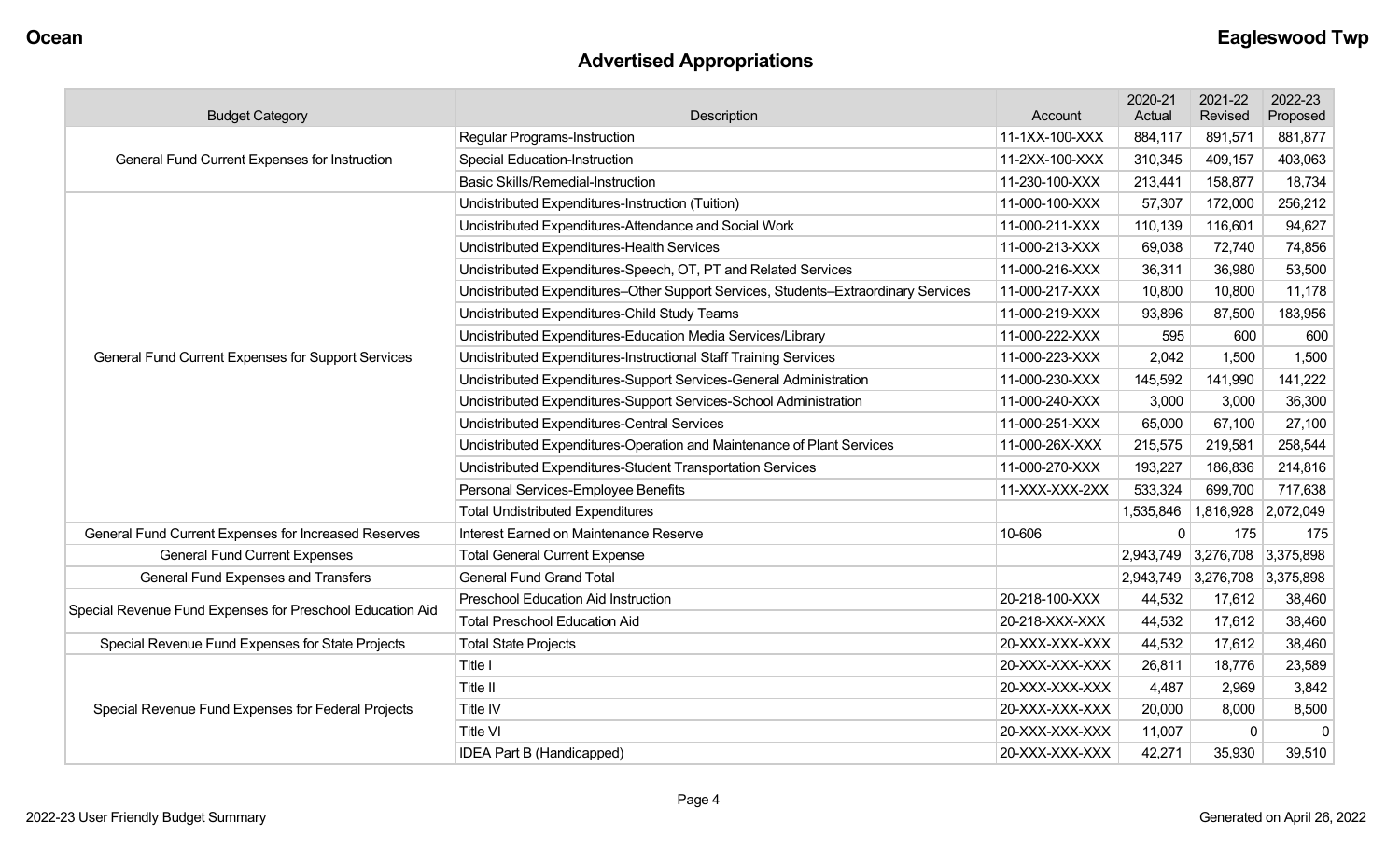# **Advertised Appropriations**

| <b>Budget Category</b>                             | Description                                   | Account        | 2020-21<br>Actual | 2021-22<br>Revised  | 2022-23<br>Proposed |
|----------------------------------------------------|-----------------------------------------------|----------------|-------------------|---------------------|---------------------|
|                                                    | <b>ARP-IDEA Basic Grant Program</b>           | 20-223-XXX-XXX | 3,230             | $\mathbf 0$         | $\mathbf 0$         |
|                                                    | <b>CARES Act Education Stabilization Fund</b> | 20-477-XXX-XXX | 26,210            | 0                   | 0                   |
| Special Revenue Fund Expenses for Federal Projects | Other                                         | 20-XXX-XXX-XXX |                   | 13,921              | 0                   |
|                                                    | Coronavirus Relief Fund (CRF) Grant Program   | 20-479-XXX-XXX | 8,582             | 0                   | $\mathbf{0}$        |
|                                                    | <b>Total Federal Projects</b>                 | 20-XXX-XXX-XXX | 142,598           | 79,596              | 75,441              |
| Special Revenue Fund Expenses                      | <b>Total Special Revenue Funds</b>            |                | 193,093           | 98,366              | 116,312             |
|                                                    | <b>Total Regular Debt Service</b>             | 40-701-510-XXX | 425,782           | 426,219             | 276,081             |
| Debt Service Fund Expenses                         | <b>Total Debt Service Funds</b>               |                | 425,782           | 426,219             | 276,081             |
| All Fund Expenses                                  | <b>Total Expenditures/Appropriations</b>      |                | 3,562,624         | 3,801,293           | 3,768,291           |
| <b>Expenses Net of Transfers</b>                   | <b>Total Expenditures Net of Transfers</b>    |                | 3,562,624         | 3,801,293 3,768,291 |                     |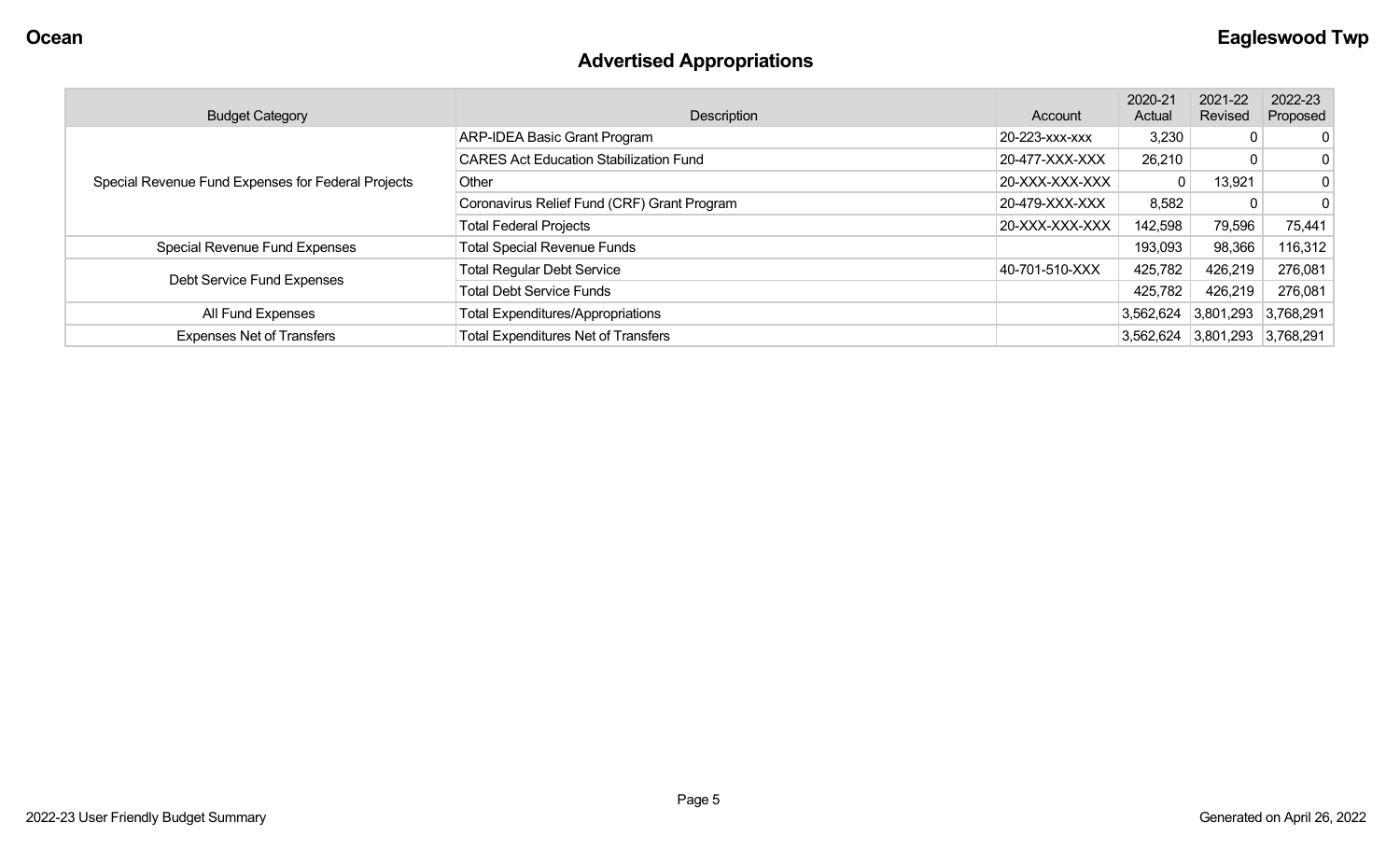# **Advertised Recapitulation of Balances**

| <b>Fund Balance Category</b>                   | <b>Budget Category</b>                                           | <b>Audited</b><br><b>Balance</b><br>06/30/2020 | Audited<br><b>Balance</b><br>06/30/2021 | Estimated<br><b>Balance</b><br>06/30/2022 | Estimated<br><b>Balance</b><br>06/30/2023 |
|------------------------------------------------|------------------------------------------------------------------|------------------------------------------------|-----------------------------------------|-------------------------------------------|-------------------------------------------|
| Unrestricted                                   | <b>General Operating Budget</b>                                  | 285,518                                        | 270,710                                 | 250,000                                   | 250,000                                   |
|                                                | Repayment of Debt                                                | 38,242                                         | 32,601                                  | 29                                        | O                                         |
|                                                | Capital Reserve                                                  |                                                |                                         |                                           | 0                                         |
|                                                | <b>Adult Education Programs</b>                                  | 0                                              |                                         |                                           | 0                                         |
|                                                | Maintenance Reserve                                              | 105,394                                        | 105,394                                 | 114,754                                   | 114,929                                   |
|                                                | Legal Reserve                                                    | 392,729                                        | 499,884                                 | 274,197                                   |                                           |
| <b>Restricted for General Operating Budget</b> | Unemployment Fund                                                | 0                                              |                                         |                                           | 0                                         |
|                                                | <b>Tuition Reserve</b>                                           | 0                                              | 0                                       |                                           |                                           |
|                                                | <b>Current Expense Emergency Reserve</b>                         | 0                                              | $\mathbf 0$                             | 0                                         | 0                                         |
|                                                | Impact Aid Reserve for General Expenses (Sections 8002 and 8003) | 0                                              | $\Omega$                                | $\Omega$                                  | 0                                         |
|                                                | Impact Aid Reserve for Capital Expenses (Sections 8007 and 8008) | 0                                              |                                         |                                           | 0                                         |
|                                                | <b>Student Activity Fund</b>                                     | 2,419                                          | 2,909                                   | 2,400                                     | 2,139                                     |
| Restricted for Special Revenue Fund            | Scholarship Fund                                                 | 0                                              | $\Omega$                                | 0                                         | 0                                         |
| Restricted for Repayment of Debt               | Restricted for Repayment of Debt                                 | 0                                              | 0                                       | 0                                         | 0                                         |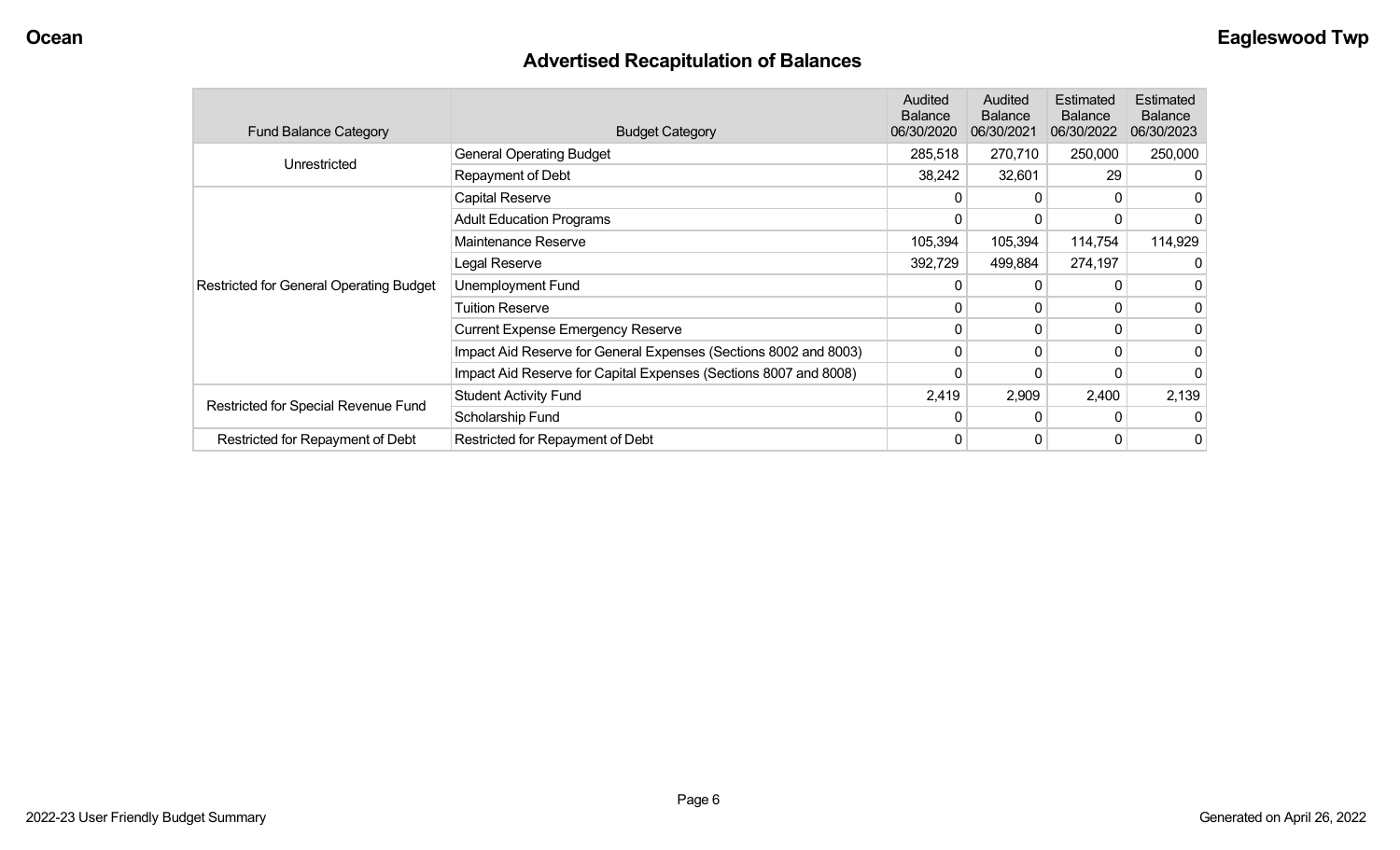#### **Advertised Per Pupil Cost Calculations**

| Per Pupil Cost Calculations                       | 2019-20<br><b>Actual Costs</b> | 2020-21<br><b>Actual Costs</b> | 2021-22<br><b>Original Budget</b> | 2021-22<br><b>Revised Budget</b> | 2022-23<br><b>Proposed Budget</b> |
|---------------------------------------------------|--------------------------------|--------------------------------|-----------------------------------|----------------------------------|-----------------------------------|
| <b>Total Budgetary Comparative Per Pupil Cost</b> | \$20,224                       | \$19,482                       | \$20,966                          | \$21,117                         | \$21,174                          |
| <b>Total Classroom Instruction</b>                | \$13,201                       | \$13,112                       | \$14,186                          | \$14,288                         | \$13,218                          |
| <b>Classroom-Salaries and Benefits</b>            | \$12,454                       | \$11,973                       | \$13,052                          | \$13,146                         | \$11,666                          |
| Classroom-General Supplies and Textbooks          | \$496                          | \$689                          | \$722                             | \$727                            | \$1,114                           |
| <b>Classroom-Purchased Services</b>               | \$251                          | \$450                          | \$412                             | \$415                            | \$439                             |
| <b>Total Support Services</b>                     | \$2,920                        | \$2,756                        | \$2,945                           | \$2,967                          | \$3,709                           |
| Support Services-Salaries and Benefits            | \$1,990                        | \$1,979                        | \$2,196                           | \$2,212                          | \$2,246                           |
| <b>Total Administrative Costs</b>                 | \$2,312                        | \$1,853                        | \$1,960                           | \$1,974                          | \$1,934                           |
| <b>Administration Salaries and Benefits</b>       | \$1,696                        | \$1,438                        | \$1,597                           | \$1,609                          | \$1,511                           |
| Total Operations and Maintenance of Plant         | \$1,694                        | \$1,677                        | \$1,756                           | \$1,769                          | \$2,176                           |
| Operations and Maintenance-Salaries and Benefits  | \$646                          | \$618                          | \$674                             | \$679                            | \$1,034                           |
| <b>Board Contribution to Food Services</b>        | \$0                            | \$0                            | \$0                               | \$0                              | \$0                               |
| <b>Total Extracurricular Costs</b>                | \$0                            | \$0                            | \$0                               | \$0                              | \$0                               |
| <b>Total Equipment Costs</b>                      | \$0                            | \$0                            | \$0                               | \$0                              | \$0                               |
| Legal Costs                                       | \$338                          | \$160                          | \$143                             | \$144                            | \$144                             |
| Employee Benefits as a percentage of salaries*    | 34.48%                         | 30.19%                         | 38.59%                            | 38.59%                           | 43.97%                            |

\*Does not include pension and social security paid by the State on-behalf of the district.

\*\*Federal and State funds in the blended resource school-based budgets.

The information presented in columns 1 through 3 as well as the related descriptions of the per pupil cost calculations are contained in the Taxpayers' Guide to Education Spending and can be found on the Department of Education's Internet website: http://www.state.nj.us/education/guide/. This publication is also available in the board office and public libraries. The same calculations were performed using the 2021-22 revised appropriations and the 2022-23 budgeted appropriations presented in this advertised budget. Total Budgetary Comparative Per Pupil Cost is defined as current expense exclusive of tuition expenditures, transportation, residential costs, and judgments against the school district. For all years it also includes the restricted entitlement aids. With the exception of Total Equipment Cost, each of the other per pupil cost calculations presented is a component of the total comparative per pupil cost, although all components are not shown.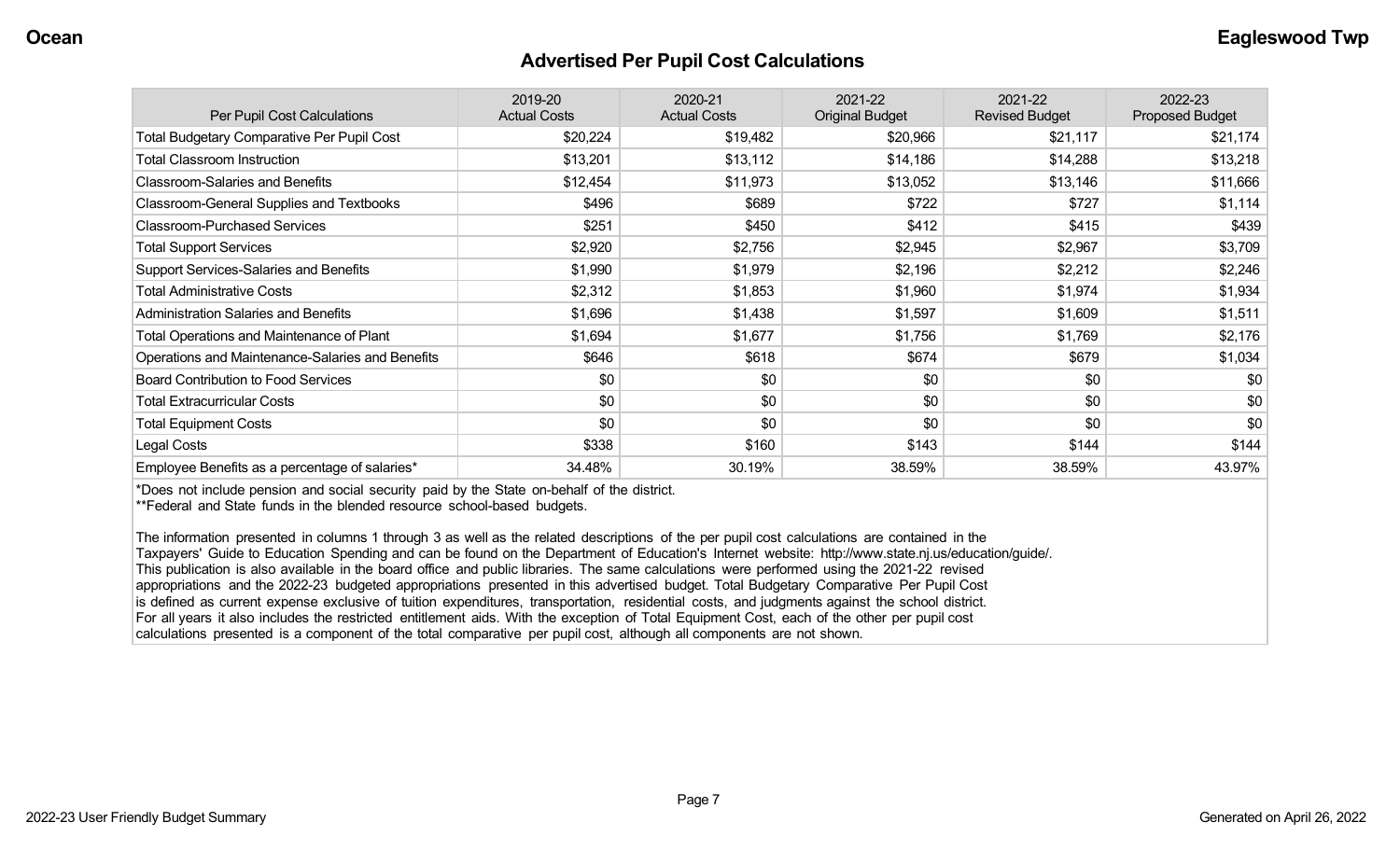## **Shared Services**

| <b>Shared Service Category Type</b>            | <b>Shared Service Category Description</b>                        | Amount<br>Saved<br>(Optional) |
|------------------------------------------------|-------------------------------------------------------------------|-------------------------------|
| <b>Food Services</b>                           | Shared Services Agreement with Pinelands Regional School District | 0                             |
| <b>Special Education Services</b>              | Shared Services with LEH School District PT Services              | 0                             |
|                                                | Shared Art Teacher with Little Egg Harbor School District         | 0                             |
| Staffing - Other                               | Shared Music Teacher with Port Republic School District           | n                             |
| <b>Transportation Services, including Fuel</b> | Jointures with Pinelands Regional School District                 | 0                             |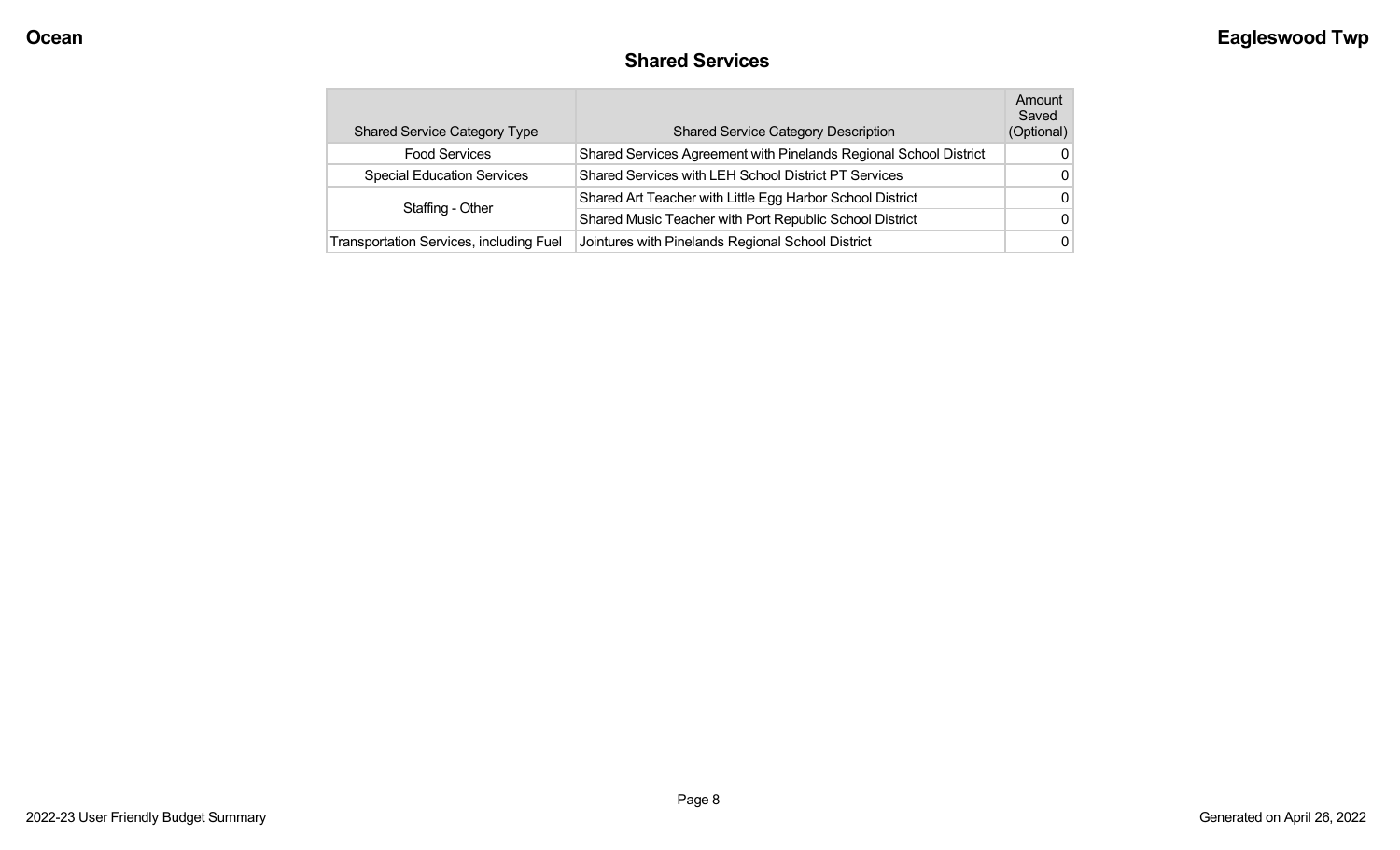## **Estimated Tax Rates**

| Municipality | Category                                                                                                           | Amount      |
|--------------|--------------------------------------------------------------------------------------------------------------------|-------------|
| Eagleswood   | (A) General Fund School Levy                                                                                       | 2,526,430   |
|              | (D) Total School Levy                                                                                              | 2,725,981   |
|              | (B) Estimated Net Taxable Valuation (as of 10/01/21)                                                               | 234,078,200 |
|              | (H) Estimated Equalized Valuation (as of 10/01/21)                                                                 | 250,003,418 |
|              | (C) Estimated 2022-23 General Fund School Tax Rate, Without Repayment of Debt or Adjustments=100x(A)/(B)           | 1.0793      |
|              | (F) Estimated 2022-23 Total School Tax Rate, With Repayment of Debt and Adjustments=100x(D)/(B)                    | 1.1646      |
|              | (I) Estimated 2022-23 Equalized General Fund School Tax Rate, Without Repayment of Debt or Adjustments=100x(A)/(H) | 1.0106      |
|              | (L) Estimated 2022-23 Equalized Total School Tax Rate, With Repayment of Debt and Adjustments=100x(D)/(H)          | 1.0904      |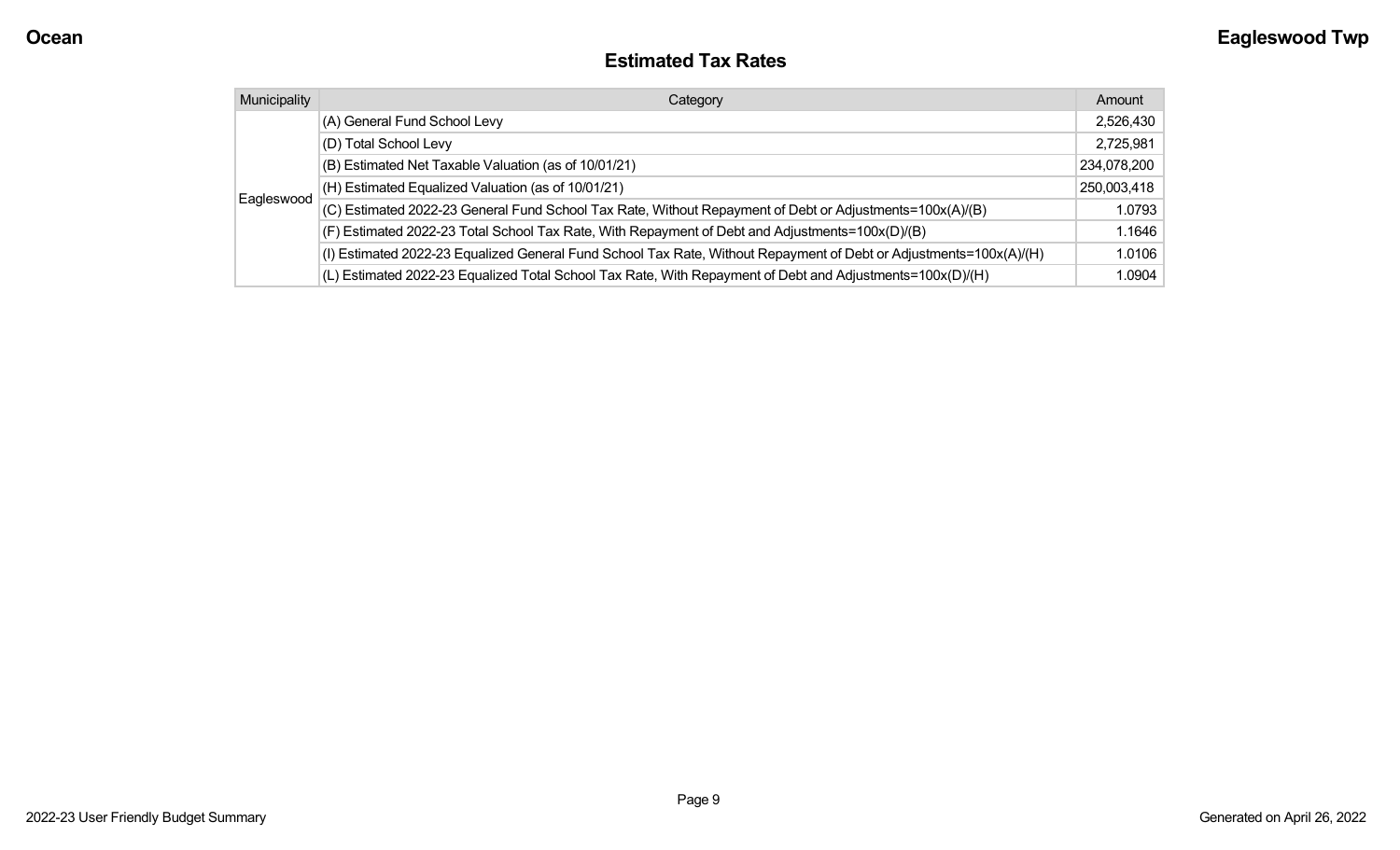| Name               | Category                                                                                  | Measure              |
|--------------------|-------------------------------------------------------------------------------------------|----------------------|
|                    | <b>Job Title</b>                                                                          | Superintendent       |
|                    | Job Title II                                                                              | Principal            |
|                    | <b>Base Annual Salary Amount</b>                                                          | \$134,500            |
|                    | Full-Time Equivalent (FTE)                                                                | 1.0                  |
|                    | Shared with Another District?                                                             | N                    |
|                    | <b>Shared County</b>                                                                      | None Reported        |
|                    | <b>Shared District</b>                                                                    | None Reported        |
|                    | <b>Job Title Other District</b>                                                           | None Reported        |
|                    | Member of Collective Bargaining Unit (CBU)?                                               | N                    |
|                    | <b>Beginning Date of Contract</b>                                                         | 07/01/22             |
|                    | <b>End Date of Contract</b>                                                               | 09/30/23             |
|                    | <b>Contracted Number of Annual Work Days</b>                                              | 260                  |
|                    | <b>Contracted Number of Annual Vacation Days</b>                                          | 20                   |
|                    | <b>Contracted Number of Annual Sick Days</b>                                              | 12                   |
| Heather Wawrzyniak | <b>Contracted Number of Annual Personal Days</b>                                          |                      |
|                    | <b>Contracted Number of Annual Consulting Days</b>                                        | $\mathbf{0}$         |
|                    | Number of Other Contracted Non-Working Days                                               | $\Omega$             |
|                    | Description of Other Contracted Non-Working Days                                          | None Reported        |
|                    | <b>Total Allowances Amount</b>                                                            | \$0                  |
|                    | <b>Total Bonuses Amount</b>                                                               | \$0                  |
|                    | <b>Total Stipends Amount</b>                                                              | \$0                  |
|                    | District Contributions Above Teacher Contract for Insurance (Health, Dental, Life, Other) | \$0                  |
|                    | District Contributions Above Teacher Contract for Retirement Plans                        | \$0                  |
|                    | <b>Total Contractual Post-Employment Benefit Amount</b>                                   | \$15,000             |
|                    | Contractual Post-Employment Benefit Description of Payout of Sick days                    | Maximum per contract |
|                    | Contractual Post-Employment Benefit Description of Payout of Vacation days                | None at this time    |
|                    | Contractual Post-Employment Benefit Description of Payout of Personal days                | None at this time    |
|                    | Contractual Post-Employment Benefit Description of Other Benefits 1                       | None Reported        |
|                    | Contractual Post-Employment Benefit Description of Other Benefits 2                       | None Reported        |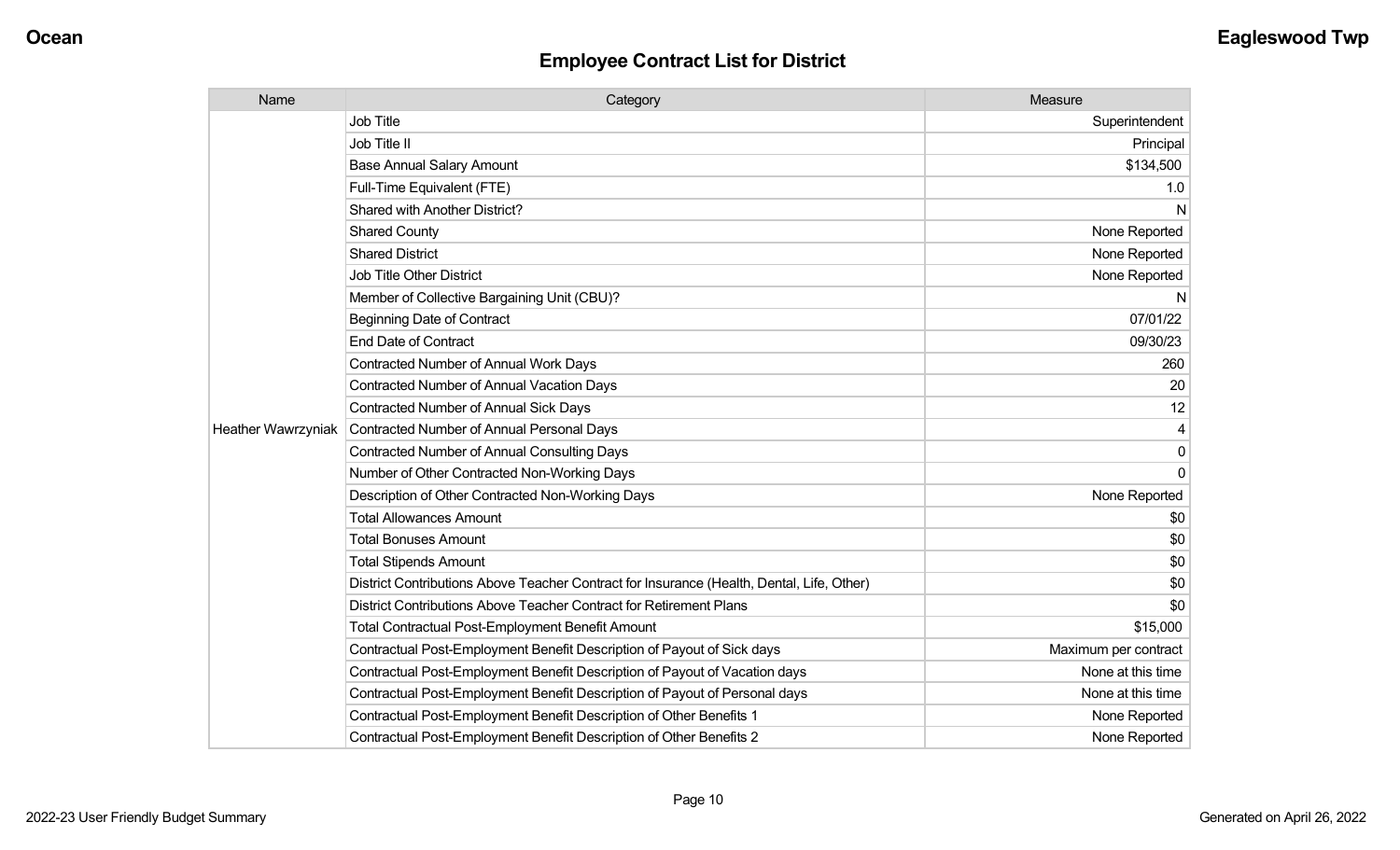| Name                      | Category                                                                                 | Measure                                 |
|---------------------------|------------------------------------------------------------------------------------------|-----------------------------------------|
|                           | Contractual Post-Employment Benefit Description of Other Benefits 3                      | None Reported                           |
|                           | <b>Total Other/In-Kind Remuneration Amount</b>                                           | \$0                                     |
|                           | Description of Other/In-Kind Remuneration Annual Option to Buyback Sick Time in Cash     | None Reported                           |
|                           | Description of Other/In-Kind Remuneration Annual Option to Buyback Vacation Time in Cash | None Reported                           |
|                           | Description of Other/In-Kind Remuneration Annual Option to Buyback Personal Time in Cash | None Reported                           |
| <b>Heather Wawrzyniak</b> | Description of Other/In-Kind Remuneration Annual Option to Other Remuneration 1          | None Reported                           |
|                           | Description of Other/In-Kind Remuneration Annual Option to Other Remuneration 2          | None Reported                           |
|                           | Description of Other/In-Kind Remuneration Annual Option to Other Remuneration 3          | None Reported                           |
|                           | <b>Additional Comment 1</b>                                                              | None Reported                           |
|                           | <b>Additional Comment 2</b>                                                              | None Reported                           |
|                           | <b>Additional Comment 3</b>                                                              | None Reported                           |
|                           | Job Title                                                                                | Coordinator/Director/Manager/Supervisor |
|                           | Job Title II                                                                             | <b>Licensed Social Worker</b>           |
|                           | <b>Base Annual Salary Amount</b>                                                         | \$77,877                                |
|                           | Full-Time Equivalent (FTE)                                                               | 1.0                                     |
|                           | Shared with Another District?                                                            | N                                       |
|                           | <b>Shared County</b>                                                                     | None Reported                           |
|                           | <b>Shared District</b>                                                                   | None Reported                           |
|                           | <b>Job Title Other District</b>                                                          | None Reported                           |
|                           | Member of Collective Bargaining Unit (CBU)?                                              | N                                       |
| Jaclyn DiCapua            | <b>Beginning Date of Contract</b>                                                        | 07/01/22                                |
|                           | <b>End Date of Contract</b>                                                              | 09/30/22                                |
|                           | <b>Contracted Number of Annual Work Days</b>                                             | 260                                     |
|                           | Contracted Number of Annual Vacation Days                                                | 10                                      |
|                           | <b>Contracted Number of Annual Sick Days</b>                                             | 12                                      |
|                           | Contracted Number of Annual Personal Days                                                | 3                                       |
|                           | <b>Contracted Number of Annual Consulting Days</b>                                       | 0                                       |
|                           | Number of Other Contracted Non-Working Days                                              | $\overline{0}$                          |
|                           | Description of Other Contracted Non-Working Days                                         | None Reported                           |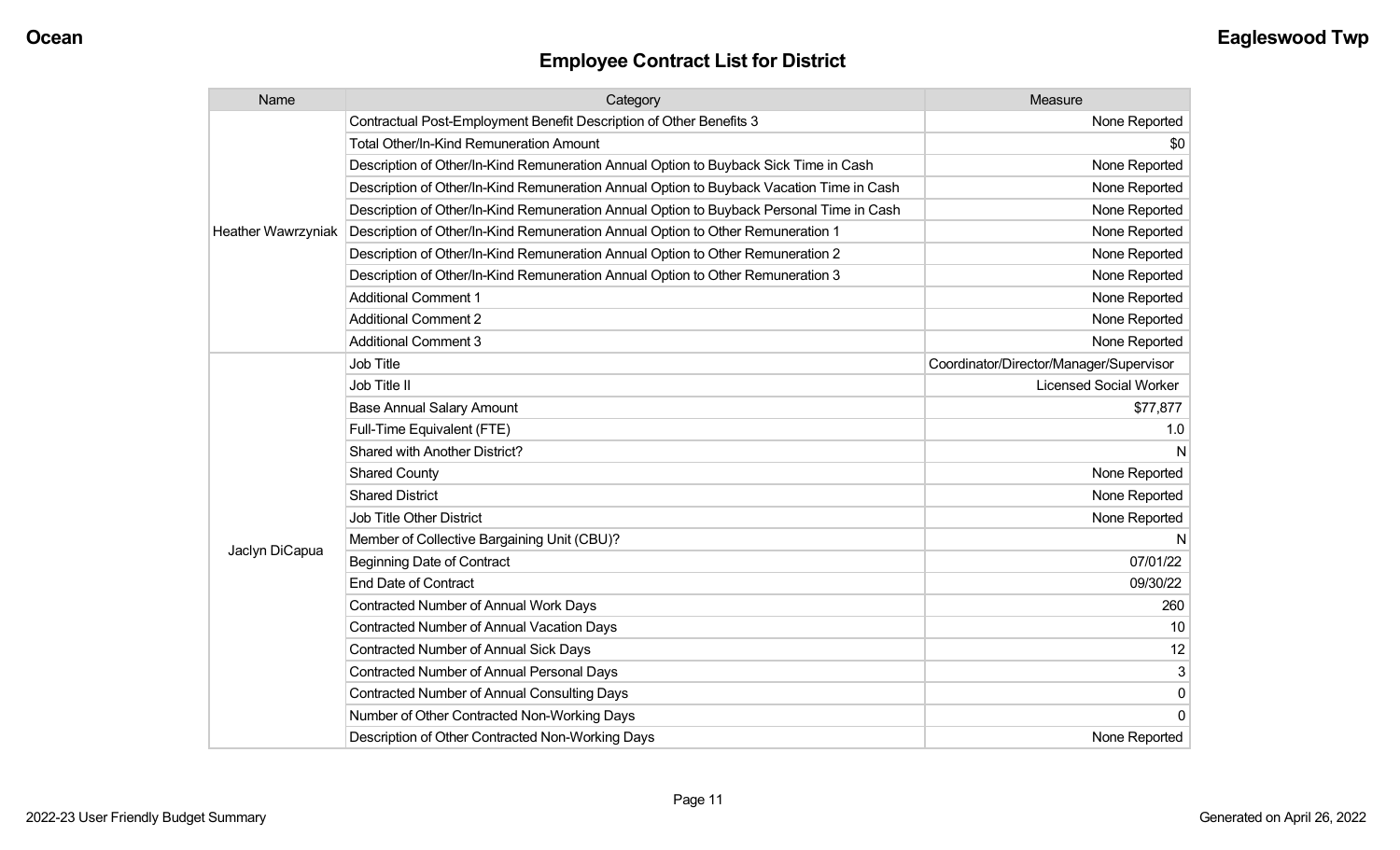| Name           | Category                                                                                  | Measure                       |
|----------------|-------------------------------------------------------------------------------------------|-------------------------------|
|                | <b>Total Allowances Amount</b>                                                            | \$0                           |
|                | <b>Total Bonuses Amount</b>                                                               | \$0                           |
|                | <b>Total Stipends Amount</b>                                                              | \$0                           |
|                | District Contributions Above Teacher Contract for Insurance (Health, Dental, Life, Other) | \$0                           |
|                | District Contributions Above Teacher Contract for Retirement Plans                        | \$0                           |
|                | <b>Total Contractual Post-Employment Benefit Amount</b>                                   | \$0                           |
|                | Contractual Post-Employment Benefit Description of Payout of Sick days                    | contract not finalized        |
|                | Contractual Post-Employment Benefit Description of Payout of Vacation days                | contract not finalized        |
|                | Contractual Post-Employment Benefit Description of Payout of Personal days                | contract not finalized        |
|                | Contractual Post-Employment Benefit Description of Other Benefits 1                       | None Reported                 |
| Jaclyn DiCapua | Contractual Post-Employment Benefit Description of Other Benefits 2                       | None Reported                 |
|                | Contractual Post-Employment Benefit Description of Other Benefits 3                       | None Reported                 |
|                | Total Other/In-Kind Remuneration Amount                                                   | \$0                           |
|                | Description of Other/In-Kind Remuneration Annual Option to Buyback Sick Time in Cash      | None Reported                 |
|                | Description of Other/In-Kind Remuneration Annual Option to Buyback Vacation Time in Cash  | None Reported                 |
|                | Description of Other/In-Kind Remuneration Annual Option to Buyback Personal Time in Cash  | None Reported                 |
|                | Description of Other/In-Kind Remuneration Annual Option to Other Remuneration 1           | None Reported                 |
|                | Description of Other/In-Kind Remuneration Annual Option to Other Remuneration 2           | None Reported                 |
|                | Description of Other/In-Kind Remuneration Annual Option to Other Remuneration 3           | None Reported                 |
|                | <b>Additional Comment 1</b>                                                               | None Reported                 |
|                | <b>Additional Comment 2</b>                                                               | None Reported                 |
|                | <b>Additional Comment 3</b>                                                               | None Reported                 |
|                | Job Title                                                                                 | <b>Business Administrator</b> |
|                | Job Title II                                                                              | None Reported                 |
|                | <b>Base Annual Salary Amount</b>                                                          | \$75,000                      |
|                | Susanne OHalloran   Full-Time Equivalent (FTE)                                            | 1.0                           |
|                | Shared with Another District?                                                             | N                             |
|                | <b>Shared County</b>                                                                      | None Reported                 |
|                | <b>Shared District</b>                                                                    | None Reported                 |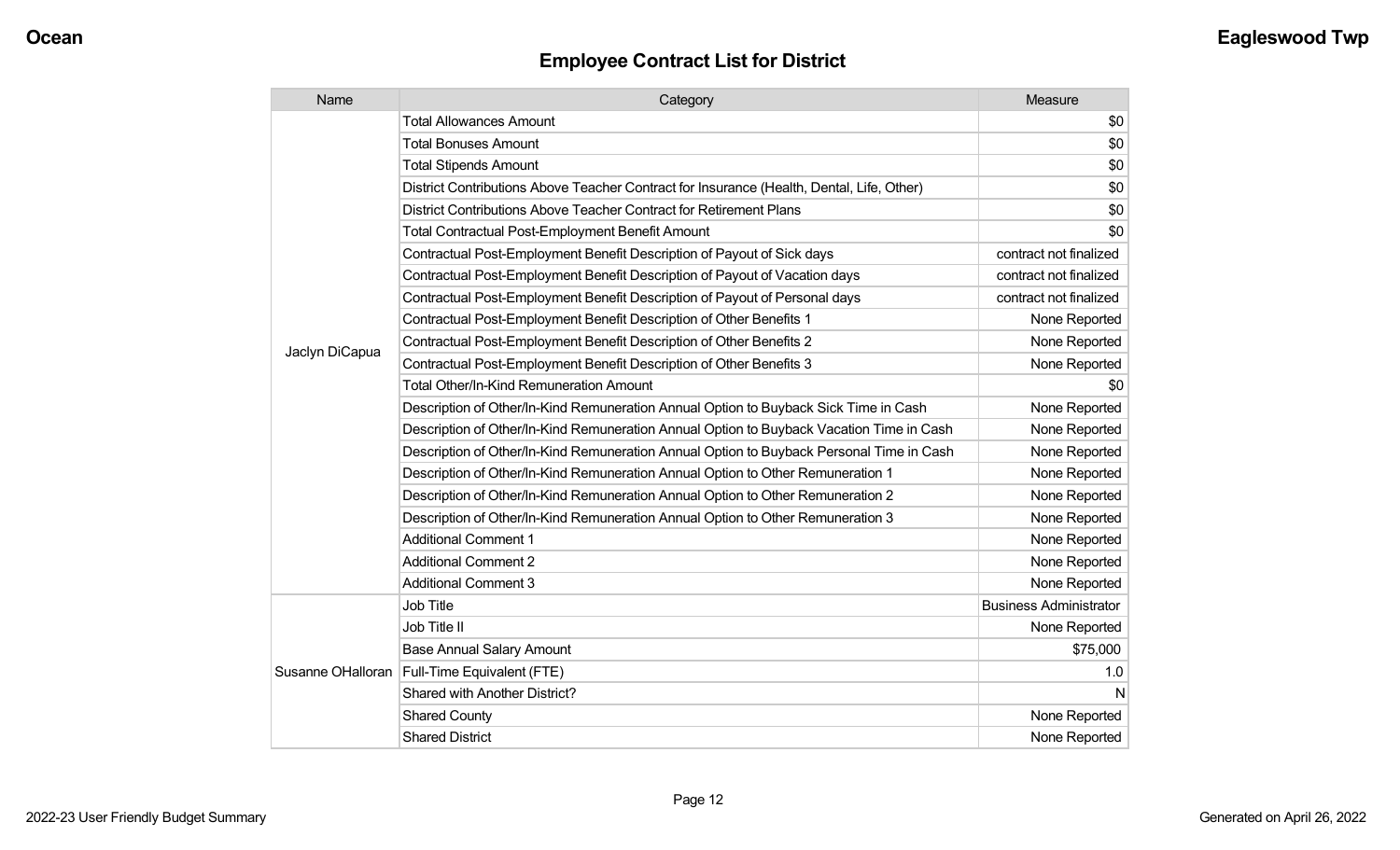| Name              | Category                                                                                  | Measure              |
|-------------------|-------------------------------------------------------------------------------------------|----------------------|
| Susanne OHalloran | <b>Job Title Other District</b>                                                           | None Reported        |
|                   | Member of Collective Bargaining Unit (CBU)?                                               | N                    |
|                   | <b>Beginning Date of Contract</b>                                                         | 07/01/22             |
|                   | <b>End Date of Contract</b>                                                               | 09/30/23             |
|                   | <b>Contracted Number of Annual Work Days</b>                                              | 260                  |
|                   | <b>Contracted Number of Annual Vacation Days</b>                                          | 10                   |
|                   | Contracted Number of Annual Sick Days                                                     | 12                   |
|                   | <b>Contracted Number of Annual Personal Days</b>                                          | 3                    |
|                   | <b>Contracted Number of Annual Consulting Days</b>                                        | $\mathbf{0}$         |
|                   | Number of Other Contracted Non-Working Days                                               | $\Omega$             |
|                   | Description of Other Contracted Non-Working Days                                          | None Reported        |
|                   | <b>Total Allowances Amount</b>                                                            | \$1,850              |
|                   | <b>Total Bonuses Amount</b>                                                               | \$0                  |
|                   | <b>Total Stipends Amount</b>                                                              | \$0                  |
|                   | District Contributions Above Teacher Contract for Insurance (Health, Dental, Life, Other) | \$700                |
|                   | District Contributions Above Teacher Contract for Retirement Plans                        | \$0                  |
|                   | <b>Total Contractual Post-Employment Benefit Amount</b>                                   | \$15,000             |
|                   | Contractual Post-Employment Benefit Description of Payout of Sick days                    | Maximum per contract |
|                   | Contractual Post-Employment Benefit Description of Payout of Vacation days                | None at this time    |
|                   | Contractual Post-Employment Benefit Description of Payout of Personal days                | None at this time    |
|                   | Contractual Post-Employment Benefit Description of Other Benefits 1                       | None Reported        |
|                   | Contractual Post-Employment Benefit Description of Other Benefits 2                       | None Reported        |
|                   | Contractual Post-Employment Benefit Description of Other Benefits 3                       | None Reported        |
|                   | <b>Total Other/In-Kind Remuneration Amount</b>                                            | \$0                  |
|                   | Description of Other/In-Kind Remuneration Annual Option to Buyback Sick Time in Cash      | None Reported        |
|                   | Description of Other/In-Kind Remuneration Annual Option to Buyback Vacation Time in Cash  | None Reported        |
|                   | Description of Other/In-Kind Remuneration Annual Option to Buyback Personal Time in Cash  | None Reported        |
|                   | Description of Other/In-Kind Remuneration Annual Option to Other Remuneration 1           | None Reported        |
|                   | Description of Other/In-Kind Remuneration Annual Option to Other Remuneration 2           | None Reported        |